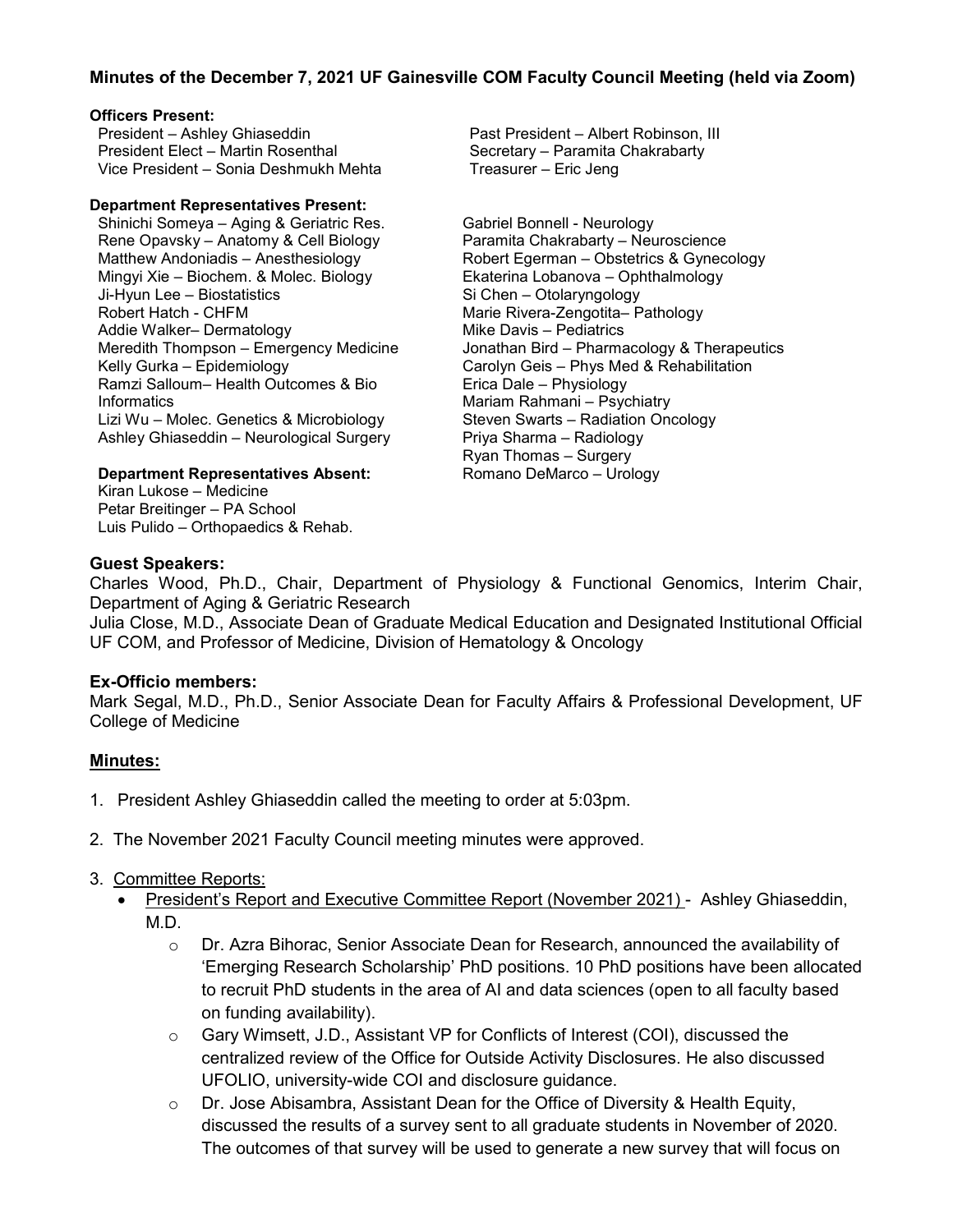mental health, financial burden, recruitment and retention of graduate students.

- $\circ$  Dr. Lisa Merlo, Director of the COM Wellness Program, discussed professional fulfillment using the Stanford Model, improving communication with faculty across the COM, and improving the culture of wellness and efficiency of practice within each department/division.
- o The AMA-AAMC Advancement of Health Equity Guide was discussed.
- $\circ$  Aaron Saguil, MD, MPH, FAAFP, was named Chair of the Department of Community Health & Family Medicine, effective June 6, 2022.
- $\circ$  There are currently Interim Chairs in the Departments of Aging & Geriatric Research (Dr. Charles Wood), Anatomy & Cell Biology (Dr. Maria Zajac-Kaye), and Psychiatry (Dr. Carol Mathews).
- $\circ$  There are active searches for the Chair of Biochemistry (on-campus interviews are complete), the Chair of Pediatrics (first round of interviews with applicants are in progress), and the Chair of Emergency Medicine (Search Committee Chair is Dr. Tim Morey).
- $\circ$  The number of COVID cases has remained stable in Florida over the last month.
- Curriculum Committee Report (November 2021) Meredith Thompson, M.D.
	- o A Medical Student Research Travel Support Policy was presented and approved. Funding will be available to support travel costs for one trip per student, not to exceed \$500 per academic year. In order to apply for this funding, students must be first author on the paper or abstract they'll be presenting. The conference has to be in the United States and students must be in good academic standing. Students are required to submit a paragraph justifying the value of the experience. The students can expect to receive a response to their application within about two weeks.
	- $\circ$  There was a presentation from the Sub-Internship Task Force that discussed making Sub-Internships inpatient only. Additional information is forthcoming.
	- o Dr. Joseph Fantone provided LCME updates.
- Compensation Committee Report Al Robinson, III, M.D., Ashley Ghiaseddin, M.D.
	- $\circ$  The Compensation Plan Committee has not met recently. Phase I of the Compensation Plan is complete and Phase II is beginning, with an anticipated rollout date of July of 2022. The Phase II Committee Chairs will be Dr. Jen Bizon and Dr. Sonal Tuli, and the Finance Team will be Scott Sumner, CFO, and Tammy Williams, COO. Mr. Sumner and Ms. Williams plan to attend the February 2022 Faculty Council meeting to provide updates on the Compensation Plan.
- Research Task Force Report Ekaterina Lobanova, Ph.D.
	- $\circ$  The Research Task Force (RTF) will be meeting with Dr. Azra Bihorac, the new Senior Associate Dean for Research, on December 16 at 3:00pm via Zoom. Those who would like to attend this meeting can contact Melissa Liverman for the Zoom link. Topics to be discussed during this meeting include current goals, access to electronic books, IT issues, Bolster Bucks, Science Strolls, as well as strategies to identify the needs and concerns of research faculty.
- AAMC CFAS Marie Rivera-Zengotita, M.D.
	- o The annual AAMC Learn, Serve, Lead meeting was held virtually in November of 2021. The topics were mainly centered around healthcare equity, gene editing technology, mental health, and racial injustice issues.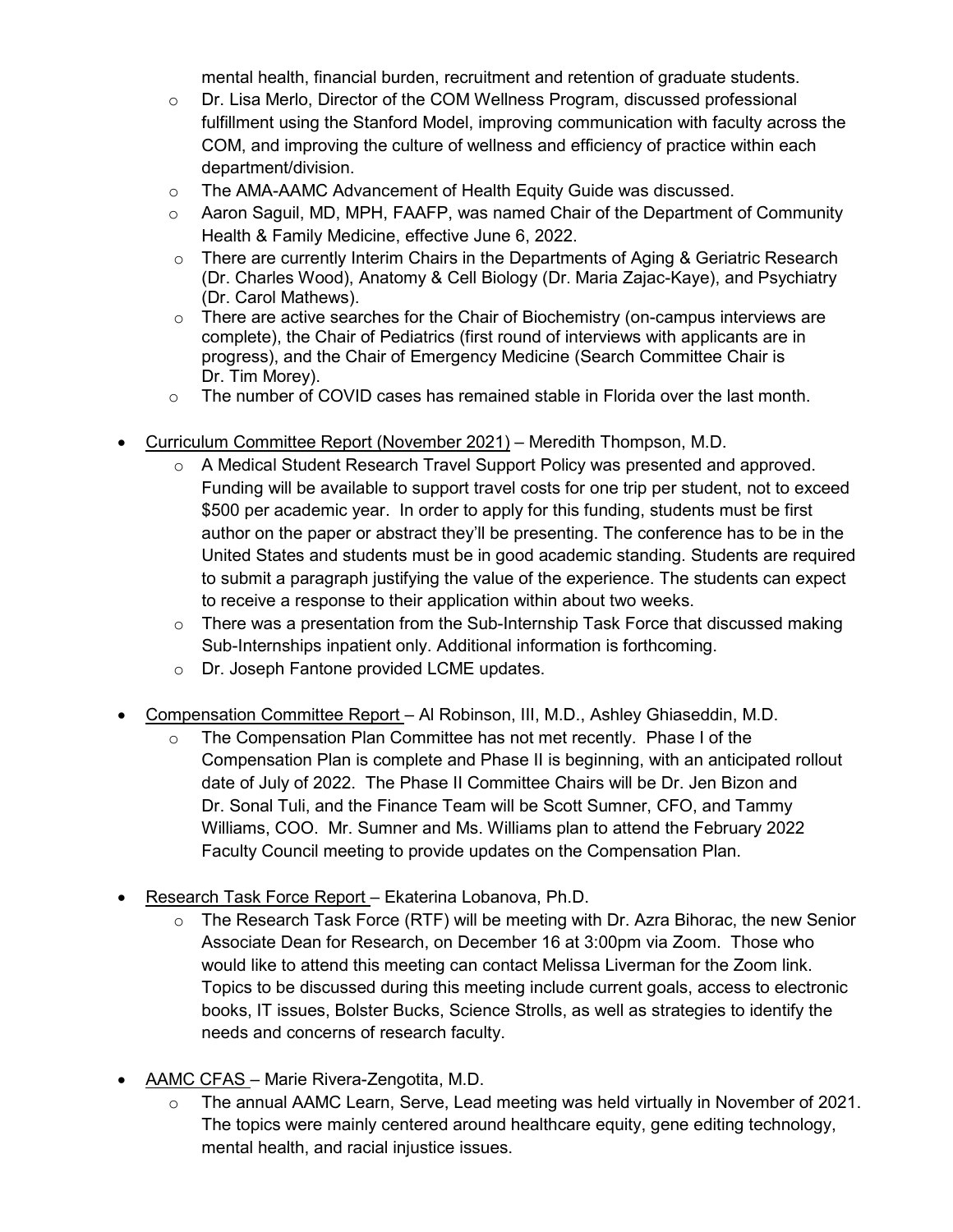- Faculty Senate Report Ashley Ghiaseddin, M.D.
	- $\circ$  Dr. Dave Bloom, UF Faculty Senate Chair, recently sent an email providing updates on the Faculty Senate Ad Hoc Committee on Academic Freedom. The committee released a fact-finding report that was sent out as a Google Drive document. This committee was solely responsible for fact-finding and made no recommendations to address these issues. However, the Faculty Senate will review the report before making their recommendations.
- Wellness Task Force Report Priya Sharma, M.D.
	- $\circ$  The Wellness Task Force met last month and discussed with Dr. Segal about ways to show support and appreciation for faculty. It was determined that UF does not have as many faculty awards as other universities with similar-sized programs. There was discussion about establishing college-wide and/or departmental awards for clinical, educational and research service.
- 4. Old Business:
	- Dr. Ghiaseddin reminded everyone about the request for volunteers to constitute a new Clinical/Research Achievements Recognition Committee. These awards could be part of the Faculty Appreciation Day or Faculty Appreciation Week. Dr. Segal suggested a few awards such as Physician of the Year Award, Rising Star Clinical Faculty Award, and the Best Consulting Physician Award. These awards would be earmarked for a diverse group of faculty as well as different academic ranks. Members of the Wellness Committee would assist with this initiative. Please email Dr. Ghiaseddin [\(ashley.ghiaseddin@neurosurgery.ufl.edu\)](mailto:ashley.ghiaseddin@neurosurgery.ufl.edu) or Melissa Liverman [\(liverman@ufl.edu\)](mailto:liverman@ufl.edu) if you are interested in joining this committee.
	- Dr. Ghiaseddin emailed a draft of the 360 Quadrant Evauation to the Council that would potentially be used for periodic evaluation of individuals holding leadership positions at COM. Dr. Ghiaseddin asked council representatives to review the document over the winter break for discussion at the January meeting.
- 5. New Business:
	- A call for nominations for the 2022 Lifetime Achievement Awards will be sent out in January.
	- The committee discussed moving the January 2022 Faculty Council meeting from January 4 to January 11. The date will be announced by the end of the week.
- 6. Proposed merger of the departments of Aging & Geriatric Research and Physiology & Functional Genomics – Charles Wood, Ph.D.
	- Dr. Charles Wood is Chair of the Department of Physiology & Functional Genomics and has also been Interim Chair of the Department of Aging & Geriatric Research since December of 2020. Dr. Wood is proposing a merger of these two departments.
	- Dr. Wood noted the following advantages of combining the departments:
		- $\circ$  The combined department will perform synergistic and complementary research on biological function at cellular/molecular levels with a focus on aging. There will be added value as faculty in these departments could collaborate on animal model, and human clinical research data.
		- $\circ$  Faculty in the Department of Aging will have greater access to the academic community within the COM.
		- $\circ$  Faculty in the Department of Physiology will have greater access to human research.
		- $\circ$  The COM will benefit because of a formal inclusion of clinical researchers in the BMS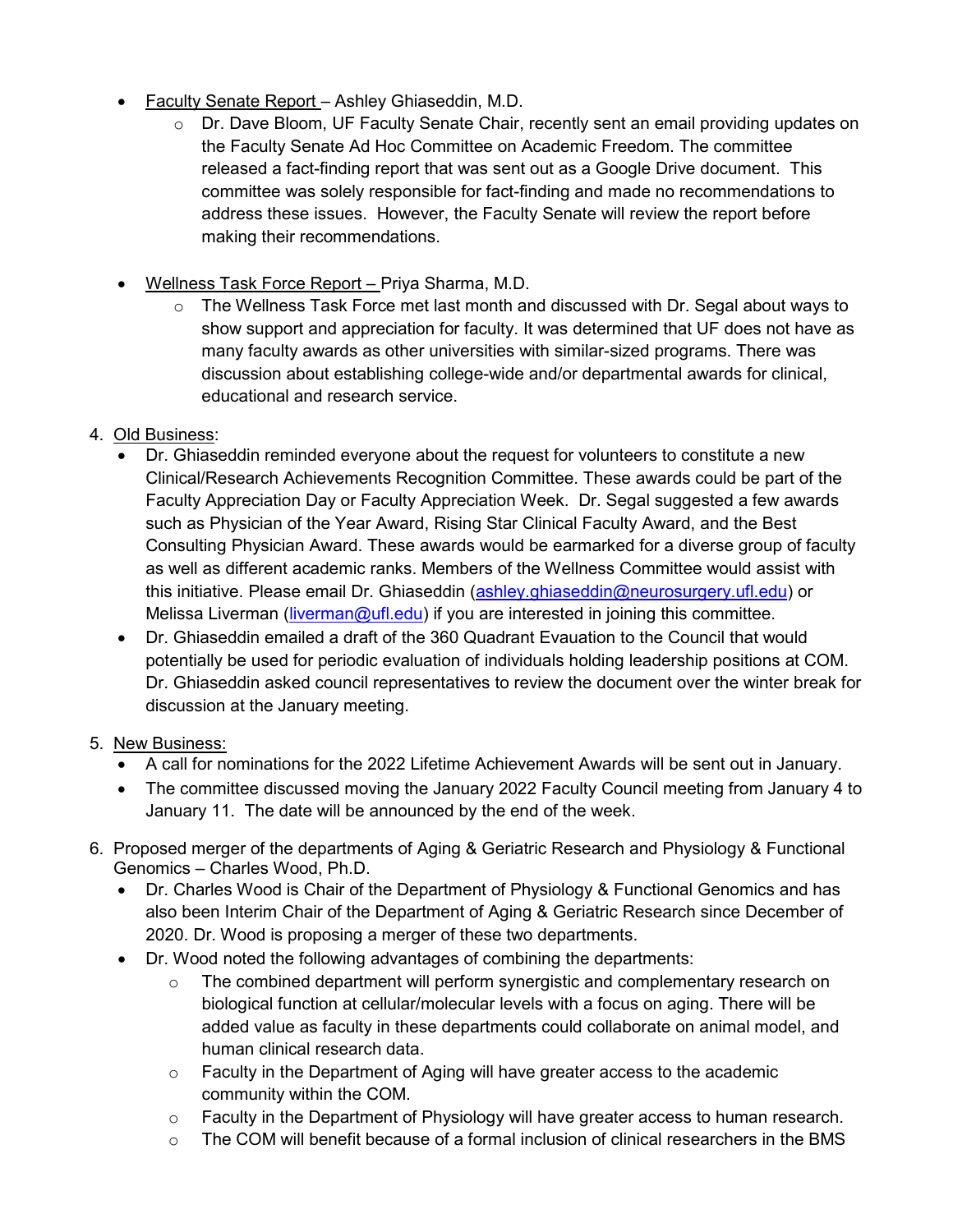PhD Program.

• In November of 2021, faculty in both departments voted on the issue or departmental merger. The results were: Yes: 21, No: 1, Absent: 4.

Following Dr. Woods presentation, the Faculty Council representatives who were present at today's meeting voted unanimously to support the merger of these two departments. The next step will be to obtain a Letter of Support from the COM Dean to upload into the University system. It will be considered by Graduate Council, the UF Faculty Senate, and the Provost for final approval.

- 7. Graduate Medical Education Updates Julia Close, M.D.
	- Dr. Close is the Associate Dean of Graduate Medical Education (GME) and Designated Institutional Official for UF COM. She provided an overview of the GME program at UF.
		- $\circ$  There are currently 1000 residents and fellows spread over 3 campuses in Gainesville, Pensacola and Orlando. 83 of the programs are ACGME accredited while 40 are not.
		- $\circ$  There is expansion into the Villages and Leesburg that demonstrates the growth in the regional setting, which is concurrent with the growth of the UF hospitals.
		- $\circ$  The salaries for the residents in the Central Florida programs will be covered by CMS Medicare lines, as these hospitals have never had residents before. In order to get CMS funding, the programs and hospitals must be new. After 5 years, the cap is set and cap sharing can occur.
		- $\circ$  COVID has caused significant disruption to the GME programs over the past year. The UF COM program declared an emergency status with ACGME in August and September of 2020 due to a significant surge in COVID cases. The programs were not required to provide didactic education at that time and residents/fellows could be shifted to other programs, which is what was done in the COM. Residents and fellows deserve a lot of credit for supporting the hospital through COVID.
		- $\circ$  Interview season for the program was virtual last year and this year. Second Looks are being allowed, however, the hospital does not want tours to occur. If programs bring applicants in, they can show them around Gainesville and have them meet with residents, but having large groups of students in the hospital is just not the right thing to do at this time.
		- o Benefits have been expanded for Housestaff to include an additional 20 days of leave per year for FMLA-related conditions, short-term disability, and a stipend for new interns to cover the week they work prior to starting their intern year. This year they have an increased amount of funds for Gatorbites to use for food at a variety of places, and expanded lounge offerings. They now have the same access to UF classes under the EEP programs as employees do, and they are provided with a small annual stipend to offset incidental costs associated with their education.
		- $\circ$  The Housestaff Council is a self-governing body required by the ACGME that provides recommendations on what the GME office can do to better support our residents. The GME office provides administrative support to the council. They have an Executive Committee which they vote on annually that meets with Dr. Close.
		- o The GME office is being reorganized to focus on struggling programs and prepare for site visits. The new Diversity, Equity and Inclusion (DEI) Officer for GME is Dr. Sherise Rogers. An announcement will be made soon about an upcoming poster session for UME/GME faculty for DEI efforts. A workshop will also be held related to evaluation and assessment with concepts related to DEI.